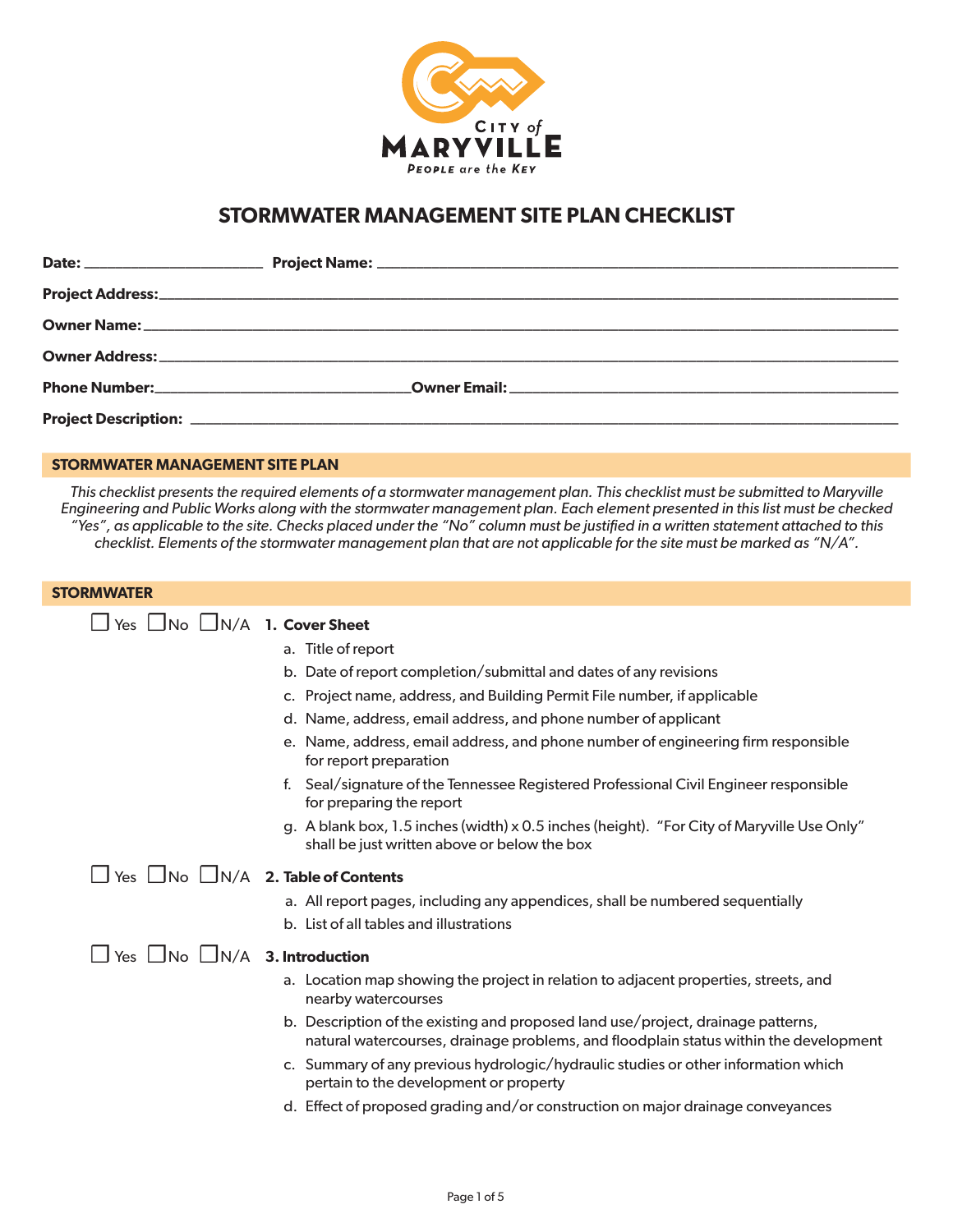| STORMWATER MANAGEMENT SITE PLAN CHECKLIST<br>(Page 2 of 5) |                                                                                                                                                                                                                                                                                                                                                                                                                                                                                                                                                                              |  |
|------------------------------------------------------------|------------------------------------------------------------------------------------------------------------------------------------------------------------------------------------------------------------------------------------------------------------------------------------------------------------------------------------------------------------------------------------------------------------------------------------------------------------------------------------------------------------------------------------------------------------------------------|--|
|                                                            | $\Box$ Yes $\Box$ No $\Box$ N/A 4. Objectives and Procedures Section                                                                                                                                                                                                                                                                                                                                                                                                                                                                                                         |  |
|                                                            | a. Brief summary of the purpose of the report in relation to the project (e.g.,<br>subdivision, single-lot residential, single-lot non-residential, etc.)                                                                                                                                                                                                                                                                                                                                                                                                                    |  |
|                                                            | b. Description of the methodologies, assumptions, and procedures used in preparing<br>the report                                                                                                                                                                                                                                                                                                                                                                                                                                                                             |  |
|                                                            | c. Description of all applicable development standards, policies, stormwater requirements,<br>and floodplain regulations to which the proposed development must adhere                                                                                                                                                                                                                                                                                                                                                                                                       |  |
| $\Box$ Yes $\Box$ No $\Box$ N/A 5. Hydrology Section       |                                                                                                                                                                                                                                                                                                                                                                                                                                                                                                                                                                              |  |
|                                                            | a. Drainage maps (drawn to scale) for pre- and post-development conditions which<br>clearly depict contributing watersheds, sub-basins, runoff concentration points, site<br>outfalls, flow patterns, measured flow lengths, and topographic elevations and contours                                                                                                                                                                                                                                                                                                         |  |
|                                                            | b. Hydrologic data sheets, for both pre- and post-development conditions for each runoff<br>concentration point including time of concentration calculations, rainfall intensities, runoff<br>coefficients or curve numbers, and peak discharges                                                                                                                                                                                                                                                                                                                             |  |
|                                                            | c. Summary table listing all runoff concentration points, corresponding drainage areas,<br>calculated peak discharges for pre- and post-development conditions, and differences<br>in discharges                                                                                                                                                                                                                                                                                                                                                                             |  |
| $\Box$ Yes $\Box$ No $\Box$ N/A 6. Hydraulics Section      |                                                                                                                                                                                                                                                                                                                                                                                                                                                                                                                                                                              |  |
|                                                            | a. Open channel design and capacity computations<br>b. Design computations for all culverts, storm drains, inlets, and street sections. Storm<br>drain design shall include a labeled schematic of the storm drain network, design<br>discharges, pipe capacities, profiles, outlet velocity, and hydraulic grade line<br>c. All supporting data, printouts, tables, nomographs, etc., which are referenced in the report                                                                                                                                                    |  |
|                                                            | $\Box$ Yes $\Box$ No $\Box$ N/A 7. Stormwater Management System Section                                                                                                                                                                                                                                                                                                                                                                                                                                                                                                      |  |
|                                                            | a. Site plan (to scale) which clearly shows the locations and dimensions of all proposed<br>stormwater management system components that will be constructed in order to comply<br>with the stormwater system criteria defined in the Water Quality and Vegetated Buffers<br>Ordinance and Land Development/Public Works Standards. This includes stormwater<br>management facilities utilized for stormwater quality treatment, channel protection, overbank<br>flood protection, and extreme flood protection. At a minimum, the site plan shall include the<br>following: |  |
|                                                            | -Location, dimensions, elevations, contours, characteristics, cross sections, profiles, and<br>details for all existing and proposed drainage facilities, retaining walls, and other protective<br>devices                                                                                                                                                                                                                                                                                                                                                                   |  |
|                                                            | -Location, size, and type(s) of inflow and outflow structures                                                                                                                                                                                                                                                                                                                                                                                                                                                                                                                |  |
|                                                            | -Cross-sections of all open channels and stormwater management facilities basins,<br>including design water surface elevation(s)                                                                                                                                                                                                                                                                                                                                                                                                                                             |  |
|                                                            | -Stormwater Management Facility design details and cross-sections. Capacity, discharge(s),<br>spillways, and the 100-year flood elevation for all stormwater management facilities.<br>Shading of the area inundated by the 100-year flood elevation is recommended                                                                                                                                                                                                                                                                                                          |  |
|                                                            | -Approximate location and size of all drainage, water quality, and other easements                                                                                                                                                                                                                                                                                                                                                                                                                                                                                           |  |
|                                                            | -Maximum water surface elevations, limits of ponding, and typical facility cross-section(s)                                                                                                                                                                                                                                                                                                                                                                                                                                                                                  |  |
|                                                            | -Flow arrows, drainage divides, contours, and finished grades                                                                                                                                                                                                                                                                                                                                                                                                                                                                                                                |  |
|                                                            | b. Description of how the overall stormwater facility design will comply with City water quality,<br>channel protection, overbank flooding, and extreme flooding design criteria                                                                                                                                                                                                                                                                                                                                                                                             |  |
|                                                            | c. Water quality volume (WQv) calculations. This will include calculations of total impervious<br>area, the WQv for the entire site before and after consideration of any applicable WQv<br>reductions, and the design WQv and percent removal of total suspended solids (% TSS)<br>for each stormwater management facility that is designed for the purposes of water quality<br>treatment                                                                                                                                                                                  |  |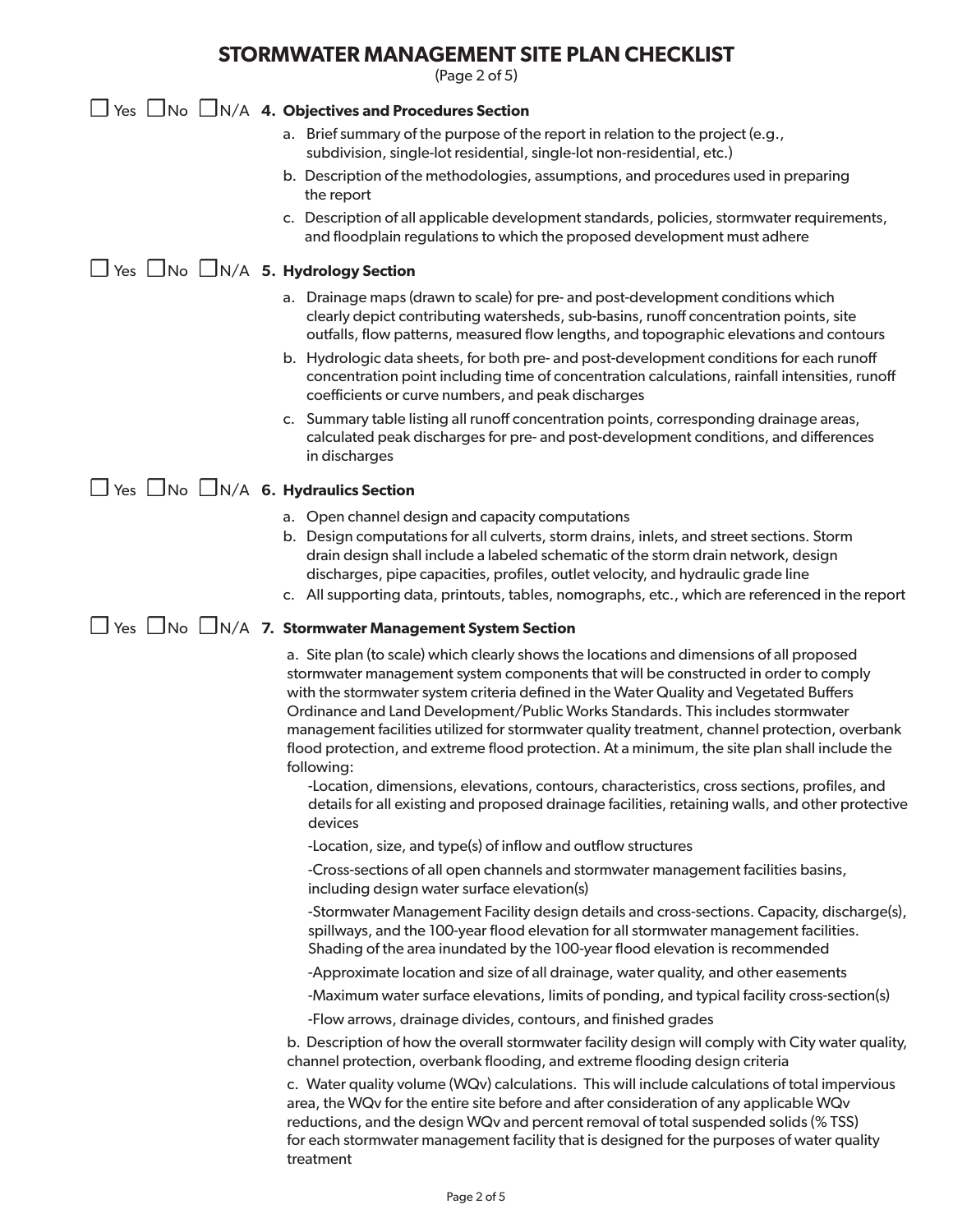(Page 3 of 5)

|                                                       | d. Location, size (if applicable), and description of any WQv reductions that have been<br>included in the WQv calculation. Sufficient information must be presented for each<br>reductioned area to show that the area or BMP conforms with the Design/Implementation<br>Criteria presented for the reduction in Volume II Chapter 5 of the Knox County Stormwater<br>Management Manual. Examples of such information include, but are not limited to, a<br>description of existing and proposed vegetation, proposed vegetation management,<br>contributing flow path length, contributing slope percentage, level spreader design<br>calculations, soils permeability and flow velocity.<br>e. Channel protection volume (CPv) calculations performed in accordance with the design<br>criteria stated in the Policy Manual for Stormwater Quality Management<br>f. Calculations to show compliance with overbank flood protection (Qp2 thru 50) and<br>extreme flood protection (Qp100) design criteria, including detention volume computations,<br>if applicable<br>g. Detailed reservoir routing calculation sheets for all required design storms.<br>h. Plotted inflow and outflow hydrographs (preferably superimposed) |
|-------------------------------------------------------|-----------------------------------------------------------------------------------------------------------------------------------------------------------------------------------------------------------------------------------------------------------------------------------------------------------------------------------------------------------------------------------------------------------------------------------------------------------------------------------------------------------------------------------------------------------------------------------------------------------------------------------------------------------------------------------------------------------------------------------------------------------------------------------------------------------------------------------------------------------------------------------------------------------------------------------------------------------------------------------------------------------------------------------------------------------------------------------------------------------------------------------------------------------------------------------------------------------------------------------|
|                                                       | $\Box$ Yes $\Box$ No $\Box$ N/A $\,$ 8. Sinkhole Drainage Calculations (Refer to Maryville Sinkhole Development Policy)                                                                                                                                                                                                                                                                                                                                                                                                                                                                                                                                                                                                                                                                                                                                                                                                                                                                                                                                                                                                                                                                                                           |
|                                                       | $\Box$ Yes $\Box$ No $\Box$ N/A 9. Summary and Conclusions                                                                                                                                                                                                                                                                                                                                                                                                                                                                                                                                                                                                                                                                                                                                                                                                                                                                                                                                                                                                                                                                                                                                                                        |
| $\Box$ Yes $\Box$ No $\Box$ N/A <b>10. Appendices</b> |                                                                                                                                                                                                                                                                                                                                                                                                                                                                                                                                                                                                                                                                                                                                                                                                                                                                                                                                                                                                                                                                                                                                                                                                                                   |
| <b>STORMWATER SITE PLAN</b>                           |                                                                                                                                                                                                                                                                                                                                                                                                                                                                                                                                                                                                                                                                                                                                                                                                                                                                                                                                                                                                                                                                                                                                                                                                                                   |
|                                                       | $\Box$ Yes $\Box$ No $\Box$ N/A 1. Date(s) of preparation and any revision(s)                                                                                                                                                                                                                                                                                                                                                                                                                                                                                                                                                                                                                                                                                                                                                                                                                                                                                                                                                                                                                                                                                                                                                     |
|                                                       | $\Box$ Yes $\Box$ No $\Box$ N/A 2. Seal/signature of responsible engineer                                                                                                                                                                                                                                                                                                                                                                                                                                                                                                                                                                                                                                                                                                                                                                                                                                                                                                                                                                                                                                                                                                                                                         |
|                                                       | $\Box$ Yes $\Box$ No $\Box$ N/A 3. Vicinity map including:<br>a. North arrow<br>b. Scale<br>c. Adjacent roadways<br>d. Boundary lines of site<br>e. On-site and nearby watercourses<br>f. Other necessary information to locate the development site                                                                                                                                                                                                                                                                                                                                                                                                                                                                                                                                                                                                                                                                                                                                                                                                                                                                                                                                                                              |
|                                                       | Yes $\Box$ No $\Box$ N/A 4. Maps (to scale) which clearly show:<br>a. The following lines with accurate bearings and distances:<br>-Property boundaries<br>-Right-of-way lines of streets and/or Joint Public Easements<br>-Utility access or other easements<br>b. The location of the<br>-100-year floodplain<br>-500-year floodplain<br>-100-year regulatory floodway<br>-Required minimum floor elevations (MFEs)<br>c. An Environmental Features Inventory, which shows the boundaries of streams (stream<br>names must be shown if known), wetlands, sinkholes, springs, forested areas and grassed<br>areas<br>d. Water Quality Buffers<br>-Location, width, outer boundary, and zone boundaries (on streams)<br>-The statement "Water Quality Buffer. Do Not Disturb" clearly shown<br>-A description of the existing and proposed (if different from existing) vegetation in the                                                                                                                                                                                                                                                                                                                                         |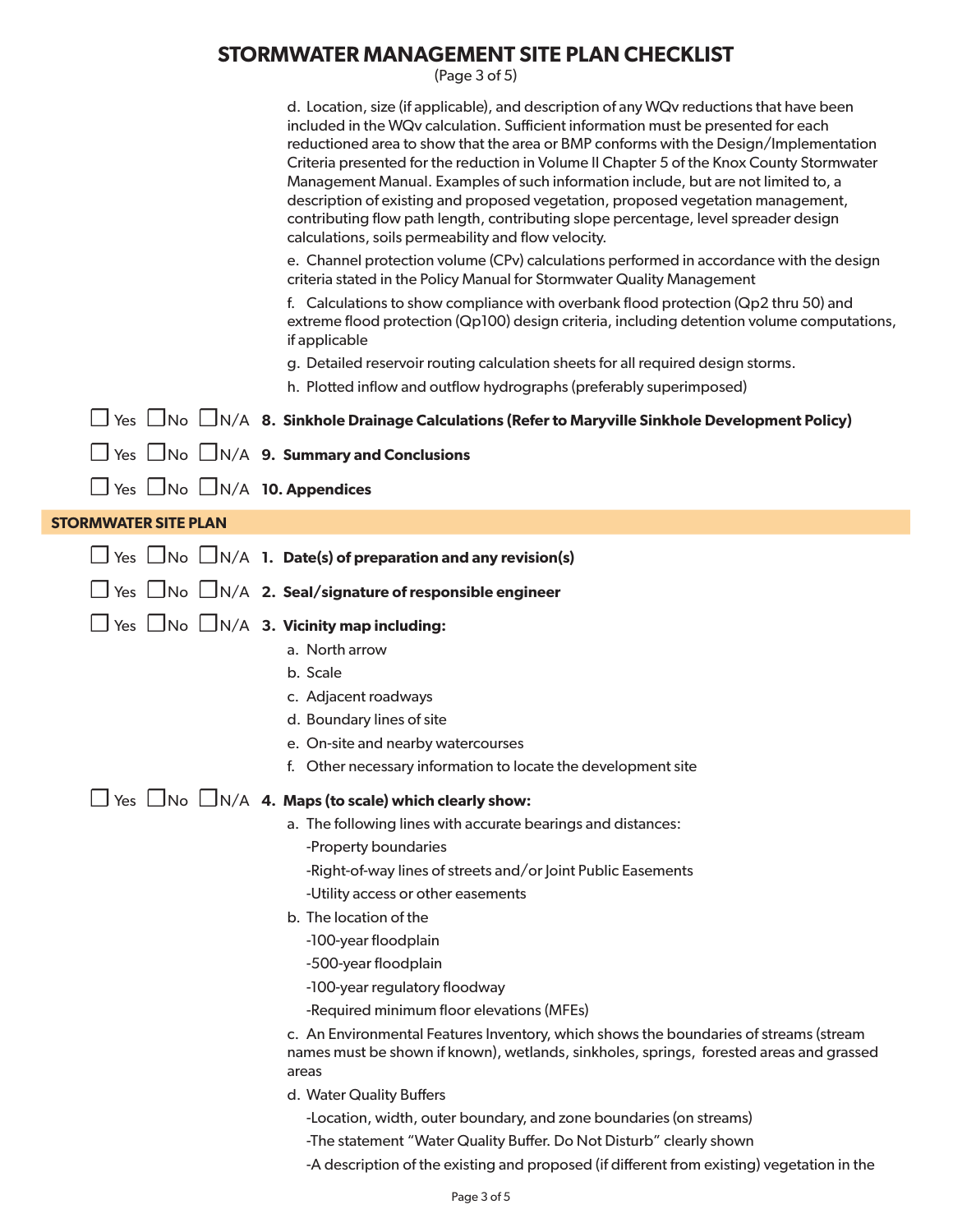| STORMWATER MANAGEMENT SITE PLAN CHECKLIST<br>(Page 4 of 5) |                                                                                                                                                                                                                                                                                                                                                             |  |
|------------------------------------------------------------|-------------------------------------------------------------------------------------------------------------------------------------------------------------------------------------------------------------------------------------------------------------------------------------------------------------------------------------------------------------|--|
|                                                            | water quality buffer areas must be included on the site plan, or as a separate description.<br>For example, a statement on the site plan such as "undisturbed forest vegetation", or "early<br>successional forest" is sufficient for the inner zone of a stream buffer provided that the<br>existing vegetation, in fact, meets one of these descriptions. |  |
|                                                            | $\Box$ Yes $\Box$ No $\Box$ N/A 5. Plan and profile view of proposed closed system drainage and post construction<br>BMP/SCM installations. Profile views should include any existing or proposed utilities that<br>may be in conflict with the proposed stormwater infrastructure                                                                          |  |
|                                                            | $\Box$ Yes $\Box$ No $\Box$ N/A $\,$ 6. Plan sheets showing any existing or proposed drainage swales and stormwater<br>detention areas                                                                                                                                                                                                                      |  |
|                                                            | $\Box$ Yes $\Box$ No $\Box$ N/A 7. Pipe and structure tables showing pipe material, length, diameter, slope, invert,<br>and structure material with top elevations                                                                                                                                                                                          |  |
|                                                            | $\Box$ Yes $\Box$ No $\Box$ N/A 8. Construction notes, specifications, and design details for any existing or<br>proposed stormwater system components                                                                                                                                                                                                      |  |
|                                                            | $\Box$ Yes $\Box$ No $\Box$ N/A 9. Include City of Maryville Detail Sheet                                                                                                                                                                                                                                                                                   |  |
| <b>EROSION PREVENTION SEDIMENT CONTROL PLAN</b>            |                                                                                                                                                                                                                                                                                                                                                             |  |
|                                                            | FOR SITE DEVELOPMENTS DISTURBING 1 ACRE OR MORE THE SWPPP PREPARED FOR THE TDEC NOTICE OF COVERAGE (NOC)<br>SHALL BE USED FOR THE EPSC PLAN SUBMITTAL FOR THE PROPOSED SITE PLAN.                                                                                                                                                                           |  |
|                                                            | $\Box$ Yes $\Box$ No $\Box$ N/A $\,$ 1. Date of EPSC plan and date of any revision(s) on plan sheets                                                                                                                                                                                                                                                        |  |
|                                                            | $\Box$ Yes $\Box$ No $\Box$ N/A 2. Seal/signature of responsible plan preparer                                                                                                                                                                                                                                                                              |  |
|                                                            | $\Box$ Yes $\Box$ No $\Box$ N/A 3. Operator contact information, if different from owner                                                                                                                                                                                                                                                                    |  |
|                                                            | $\Box$ Yes $\Box$ No $\Box$ N/A 4. Land use and drainage                                                                                                                                                                                                                                                                                                    |  |
|                                                            | a. Description of the existing and proposed land use/project or the reason for grading                                                                                                                                                                                                                                                                      |  |
|                                                            | b. Drainage patterns                                                                                                                                                                                                                                                                                                                                        |  |
|                                                            | c. Drainage problems                                                                                                                                                                                                                                                                                                                                        |  |
|                                                            | $\Box$ Yes $\Box$ No $\Box$ N/A $\,$ 5. Maps (to scale) which clearly show the following items:                                                                                                                                                                                                                                                             |  |
|                                                            | a. A priority construction activity notation, if applicable. If the site is considered a priority<br>construction activity, the following statement must be included on all map pages: "This site is<br>a Priority Construction Activity."                                                                                                                  |  |
|                                                            | b. Existing and proposed topographic contours                                                                                                                                                                                                                                                                                                               |  |
|                                                            | c. Wetlands                                                                                                                                                                                                                                                                                                                                                 |  |
|                                                            | d. Watercourses<br>e. Water bodies                                                                                                                                                                                                                                                                                                                          |  |
|                                                            | f. Sinkholes                                                                                                                                                                                                                                                                                                                                                |  |
|                                                            | g. Springs                                                                                                                                                                                                                                                                                                                                                  |  |
|                                                            | h. Intermittent conveyances                                                                                                                                                                                                                                                                                                                                 |  |
|                                                            | i. EPSC measures for each phase of grading                                                                                                                                                                                                                                                                                                                  |  |
|                                                            | Location(s) of any existing and proposed stormwater management structures or facilities.                                                                                                                                                                                                                                                                    |  |
|                                                            | k. Limits of proposed clearing, grading, filling and/or other land disturbing activities.                                                                                                                                                                                                                                                                   |  |
|                                                            | I. Location(s) of vegetative areas and areas that will be preserved/conserved as buffers<br>or natural space after construction                                                                                                                                                                                                                             |  |
|                                                            | m. Outfall points for stormwater discharges from the site                                                                                                                                                                                                                                                                                                   |  |